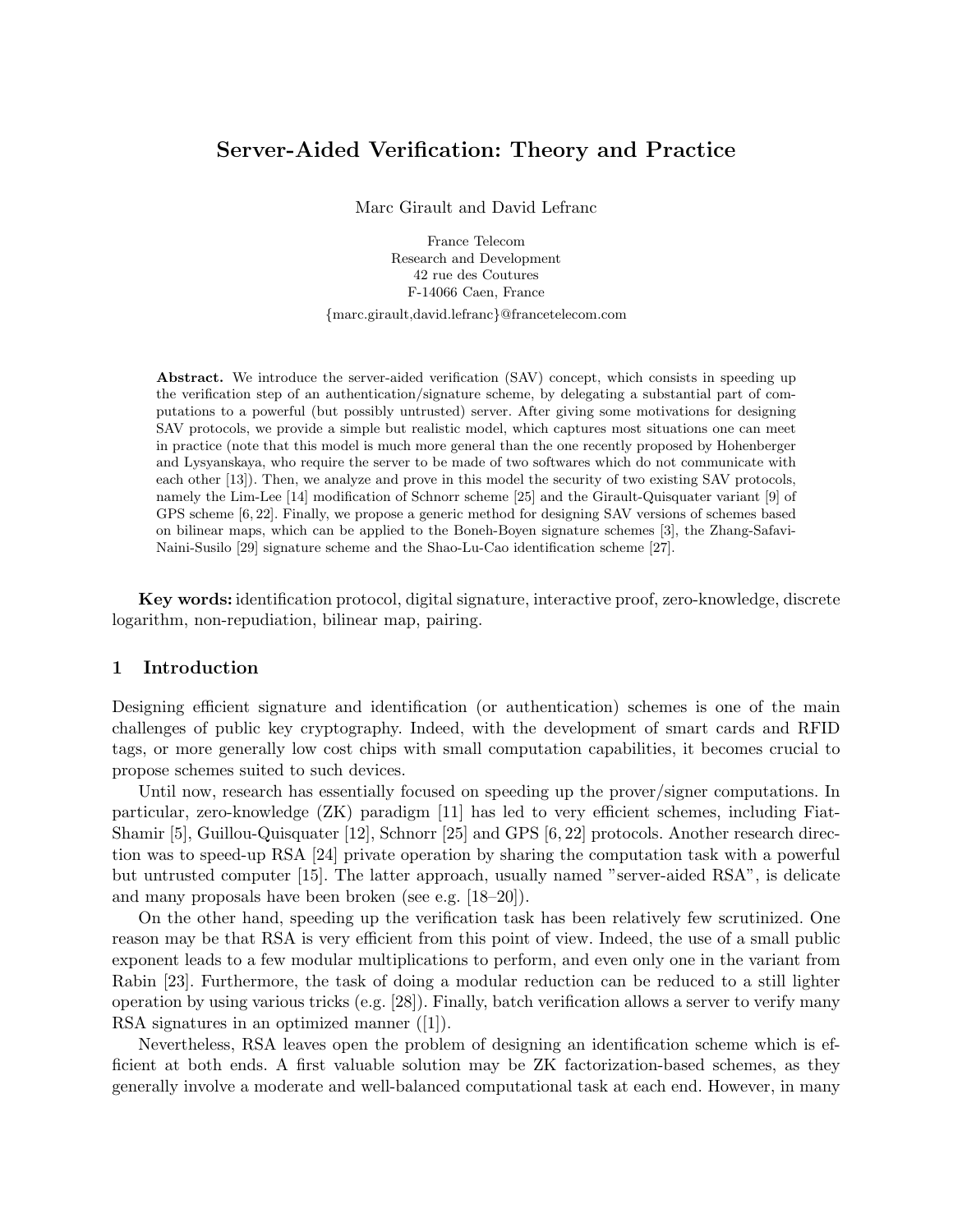environments, this task still remains too heavy. For instance, if the prover's device is a low cost smart card and/or if the transaction must take place in very few milliseconds, then significantly faster computations are required.

Discrete-logarithm-based schemes, when used in their "coupon mode" ([17]), allow the signer to compute the signature in a particularly fast manner. A coupon is essentially a precomputed exponential, leaving the signer with an ultra-light task (typically a modular multiplication with a small modulus or even less) at the time of signing. The verifier has a price to pay, since he must compute the exponential of a rather large number. As a consequence, speeding up verification step in a discrete-logarithm-based scheme is a very significant challenge, both from theoretical and practical points of view.

In a client-server environment, this challenge can be solved by using precomputation techniques, which allow to decrease the average time of verification by a factor close to five [4]. A more general approach would consist in sharing the computations with a powerful but untrusted server. Since it is the analogue of "server-aided RSA" at the verifier's side, we call it "server-aided verification". The main difference between these two notions is that the verification does not involve private keys, so that there is no concern with *confidentiality*. On the other hand, there is a major concern with integrity: the output of verification step must be trusted by the verifier -or it has no value at all.

In real world there are many situations in which a secure but not powerful chip is connected to a powerful but not secure powerful device. For example, in a GSM mobile telephone, the more sensitive cryptographic operations are performed in the so-called SIM (Subscriber Identification Module), which is already aided by the handset chip, mainly to decipher the over-the-air enciphered conversation. In a payment transaction, a so-called SAM (Secure Access Module) is embedded in a terminal already containing a more powerful chip. We can also mention the example of a smart card plugged into a personal computer, seeing that many PCs will be equipped with smart card readers in a near future.

This paper is about server-aided verification in general, applied to discrete-logarithm-based schemes in particular. While not using this name, nor providing formal definitions and proofs, a few authors have already addressed this problem. In the late 80's, at Cardis 2000 conference, Quisquater and De Soete proposed tricks to speed up RSA verification with a small exponent [28]. At Eurocrypt'95 conference, Lim and Lee gave a generic method, based on the "randomization" of the verification equation [14]. This equation is only known to the verifier, so that a cheater can solve it only if he guess it: security is unconditional. The counterpart of this nice method is that the verifier must perform a heavy precomputation before carrying out the transaction.

A completely different approach has been proposed by Girault and Quisquater [9] and described in European NESSIE project final proceedings [8]. While no precomputation nor randomization is required, the security remains computational, based on the hardness of a sub-problem (namely factorization) of the initial underlying problem (namely composite discrete logarithm).

Recently, at TCC'05, Hohenberger and Lysyanskaya addressed the situation in which the server is made of two untrusted softwares, which are assumed not to communicate with each other [13]. While this assumption is very particular and much stronger than ours (since, in essence, we assume that the verifier does not trust anybody nor anything except himself), it allows a very light public computation task (typically one modular multiplication in the Schnorr scheme).

Starting from this background, the motivation of this paper was two-fold: first, clarify the properties that server-aided verification must satisfy and classify the different approaches to achieve them; second, extend the class of protocols for which verification can be server-aided. The result is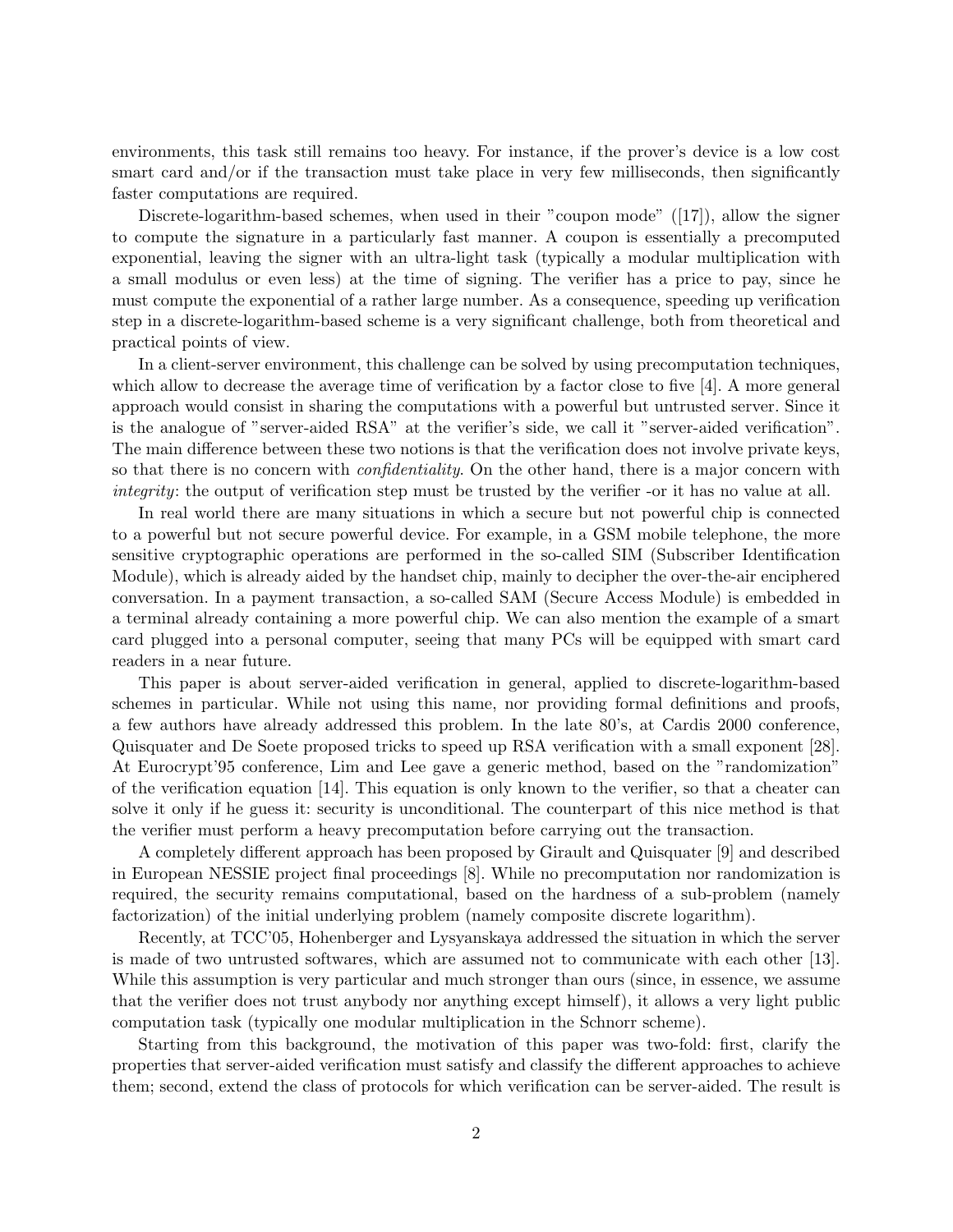as follows: in section 2 we define our model and identify three possible approaches to achieve the main property. In section 3 we prove in this model the security of the two state-of-the art protocols mentioned above. In section 4 we propose a generic method applicable to signatures schemes based on bilinear maps (in particular Boneh-Boyen [3] and Zhang-Safavi-Naini-Susilo [29]), and prove them secure in our model. Finally, we provide a conclusion.

# 2 Model

#### 2.1 An Illustrative Example

Let us illustrate the notion of server-aided verification with RSA signature scheme. In this scheme, the signer computes a signature  $\sigma$  of the message m by extracting an  $e^{th}$  root modulo n of  $f(m)$ , where f is specific to the exact scheme which is used (typically f is a combination of some hashfunction(s) and some redundancy function(s)). The verifier checks that  $\sigma^e$  mod  $n = f(m)$ . If the equality holds,  $\sigma$  is accepted; otherwise, it is rejected.

If the verifier has only a small computation capability, he may want to be aided when checking the equality. So let us suppose that he has access to a more powerful, but untrusted server or, equivalently, to a trusted server via a non authenticated communication link. (If the server and the communication link were both trusted, then the verifier would just ask the server for the verification of  $\sigma^e$  mod  $n = f(m)$  and the server would reply with OK or NOK). For instance, the verifier may think of the two following possibilities:

- Ask the server to compute the value  $Y = \sigma^{\frac{e-1}{2}}$  mod n. Then, the server returns the value Y and the verifier finally checks if  $f(m) = Y^2 \sigma \mod n$ .
- If the value  $e = e_1 \times e_2$ , with  $e_1 < e_2$ , then ask the server for the computation of  $Y = \sigma^{e_2} \mod n$ so that the verifier only has to check if  $f(m) = Y^{e_1} \text{ mod } n$ .

For each of these protocols, even if it deviates from its assigned part, the server cannot fool the verifier as long as it does not collude with the (legitimate or not) prover. Indeed, given n, m and  $\sigma$ , finding Y such that the final verification equation is satisfied requires the ability to extract (square or  $e_1^{th}$ ) roots mod *n*.

Now, what about a possible collusion between a cheating prover and the server? In the first protocol, an illegitimate prover and the server can easily collaborate in order to let the verifier accept a fake signature: the cheater can choose randomly  $0 < \tilde{Y} < n$  and computes  $\tilde{\sigma} = f(m)\tilde{Y}^{-2}$  mod n. The cheater first provides the value  $\tilde{\sigma}$ , and then asks the server to answer with the value  $\tilde{Y}$ . Obviously,  $\tilde{\sigma}$  and Y fulfill  $Y^2\tilde{\sigma} = f(m) \bmod n$  and, as a consequence, the signature is accepted. Since the solution to be chosen must at least resist a collusion between the server and an illegitimate prover (which in practice, may be represented by the same entity), this implies that this first protocol cannot be used.

Fortunately, this attack does not apply to the second protocol. Indeed, it remains secure against a coalition between a cheating prover and the server since finding the right value of  $Y$  given  $n$  and m requires to be able to extract an  $e_1^{th}$  root modulo n.

Nevertheless, a more subtle attack remains possible if the legitimate prover and the server collaborate. Instead of providing the verifier with the right signature  $\sigma$ , the legitimate prover may send a value  $\tilde{\sigma}$ , correlated to  $\sigma$  in a way known by the server (e.g. by adding it to a random value). Later, when the verifier wants to check the signature, he sends a request to the server. The latter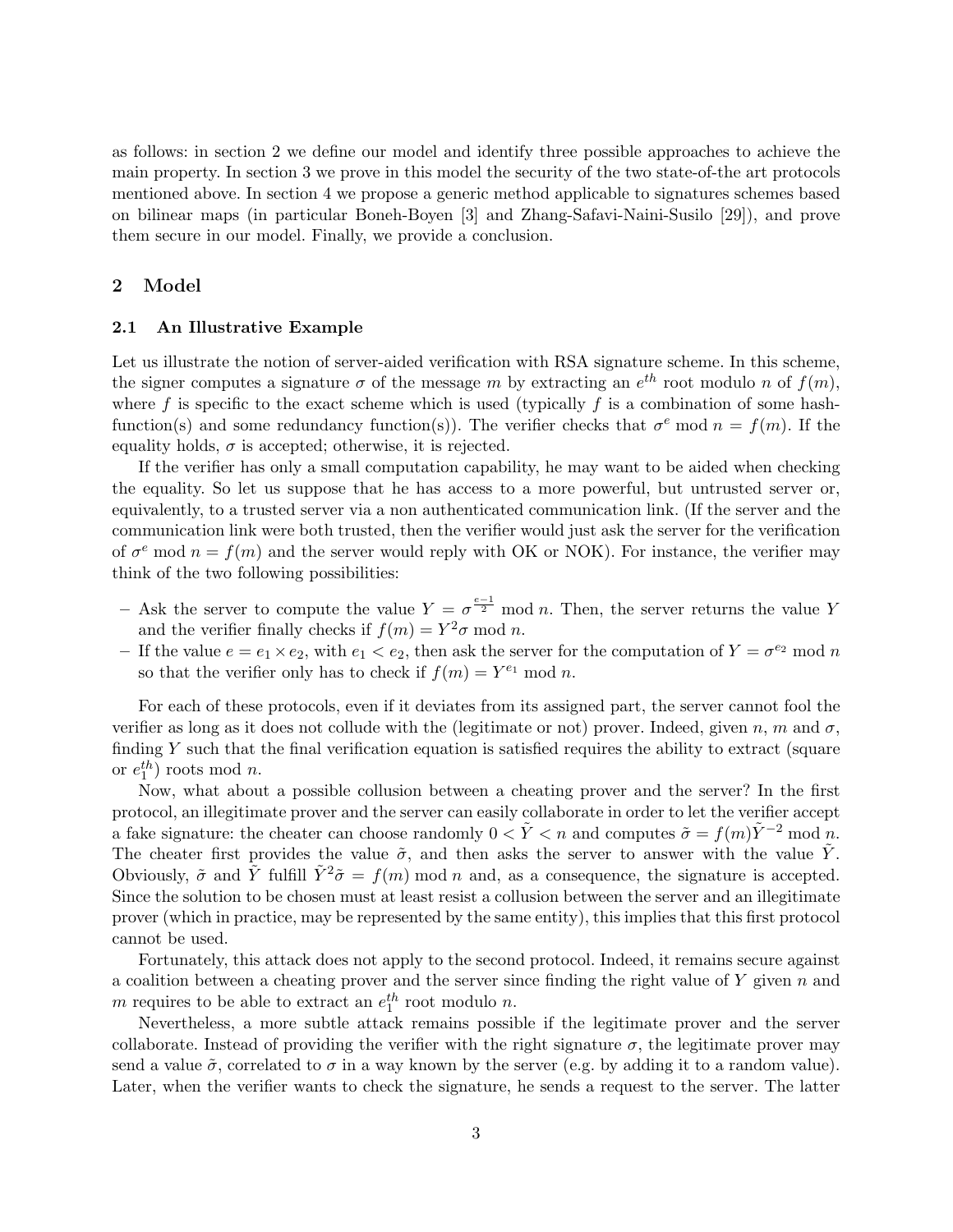reconstructs  $\sigma$  from n, m and  $\tilde{\sigma}$ , which allows him to reply with the right value Y. The verifier is satisfied and stores the pair  $(m, \tilde{\sigma})$ . Unfortunately, the stored signature is wrong and the legitimate prover can easily repudiate it. Here, the point is that the verifier does not check in any way the consistency between  $\tilde{\sigma}$  and Y.

This leads us to distinguish, in the model that we propose, two kinds of deviating provers: on one hand the cheaters (who do not know the signature private key); on the other hand the legitimate provers (who misbehave in order to make some kind of repudiation possible).

Note however that the latter attack may be of very little significance in the case of an authentication protocol or more generally when non-repudiation property is not required.

#### 2.2 Definitions

In this subsection, we formalize the server-aided verification concept. We deliberately restrict our model to the situation in which the modification of the basic protocol does not impact prover's view of the initial protocol. Indeed, the prover should not matter whether verification is server-aided or not. Of course, such an assumption does not prevent the prover from playing himself the role of the server if both parties find convenient to do so.

We also assume for simplicity that verification in the initial protocol consists in checking a predicate at the end of the protocol. Most of the protocols we are aware work that way, or can be replaced by equivalent protocols which work that way. First, we precisely define the different types of provers we consider.

**Definition 1 (Legitimate/Misbehaving/Cheating).** Let  $\pi$  be an interactive proof of knowledge between a (so-called) prover  $P$  and a (so-called) verifier  $V$ . As usual, we denote by  $\tilde{P}$  a prover which deviates from the protocol. The (non-deviating) prover  $P$  is said legitimate, while  $\tilde{P}$  is:

**cheating** if he does not hold the knowledge he claims to hold (and we denote him  $\tilde{\mathcal{P}}_1$ ); **misbehaving** if he holds this knowledge (and we denote him  $\tilde{P}_2$ ).

We model the prover P, the verifier V and the server S with polynomial probabilistic Turing machines (PPTM) with respective random tapes  $\omega_P$ ,  $\omega_V$  and  $\omega_S$ . We also consider that the verifier owns an additional tape denoted  $\omega'_V$  on which precomputed values can be written. The *computa*tional cost of the verifier is defined as the number of steps performed by the Turing machine  $\mathcal V$ . In practical examples, our computation unit is the *n*-bit modular multiplication, which is a  $\mathcal{O}(n^2)$ operation if using a standard algorithm to make it.

We now give the definition of a SAV protocol taking into account an optional property.

**Definition 2 (SAV protocol).** Let  $\pi$  be an interactive proof of knowledge between a prover  $\mathcal{P}$ and a verifier V, with a common input  $\mathcal I$  of size  $|\mathcal I|$ , and which halts by verifying a predicate  $\mathcal E_\pi$ (we denote  $\mathcal{E}_{\pi} = 1$  if the predicate is satisfied,  $\mathcal{E}_{\pi} = 0$  if not). Let  $\pi$ -cost denote the computational cost of  $V$  during the execution of  $\pi$ .

Let  $\pi^*$  be an interactive protocol between the prover P, the verifier V and a server S, equal to the composition of two protocols  $\pi^-$  and  $\pi'$  such that:

 $−$  the protocol π<sup>-</sup> is equal to the protocol π without the verification of  $\mathcal{E}_{π}$ ;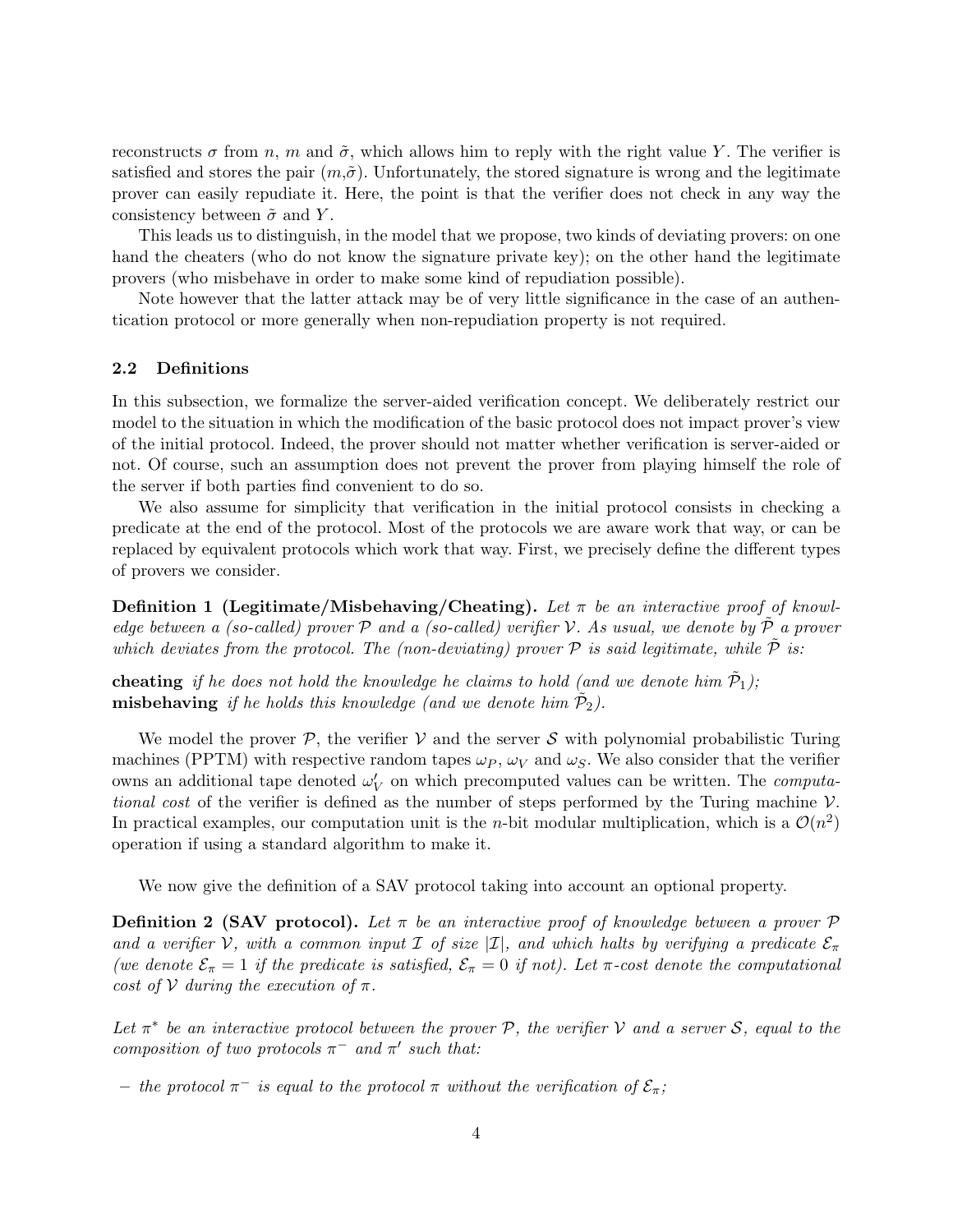- the protocol  $\pi'$  is an interactive protocol between V and S;
- $-$  V finally accepts ( $\pi^*$ -accepts) or rejects ( $\pi^*$ -rejects) I by verifying a final predicate  $\mathcal{E}_{\pi^*}$  (we denote  $\mathcal{E}_{\pi^*} = 1$  if the predicate is satisfied,  $\mathcal{E}_{\pi^*} = 0$  if not).

Let  $\pi^*$ -cost denote the computational cost of V during the execution of  $\pi^*$ . The protocol  $\pi^*$  is said to be a **server-aided verification (SAV)** protocol for  $\pi$  if:

- 1. (auxiliary completeness)  $- \forall \mathcal{I}, \Pr_{\omega_S, \omega_V} (\mathcal{V} \pi^* \text{-}accepts \mathcal{I} \mid \mathcal{E}_{\pi} = 0) \text{ is negligible in } |\mathcal{I}|.$  $- \forall \mathcal{I}, \Pr_{\omega_S,\omega_\mathcal{V}}(\mathcal{V} \pi^*$ -rejects  $\mathcal{I} \mid \mathcal{E}_{\pi} = 1)$  is negligible in  $|\mathcal{I}|$ .
- 2. (auxiliary soundness)  $\forall \mathcal{I}, \forall \tilde{\mathcal{P}}_1, \forall \tilde{\mathcal{S}}, \Pr_{\omega_{\tilde{\mathcal{P}}_1}, \omega_{\mathcal{V}}, \omega_{\tilde{\mathcal{S}}}}$  $(\mathcal{V} \pi^*$ -accepts  $\mathcal{I} \mid \mathcal{E}_{\pi} = 0)$  is negligible in  $|\mathcal{I}|$ .
- 3. (computational gain) The computational cost  $\pi^*$ -cost is strictly less than  $\pi$ -cost.

If non-repudiation is required,  $\pi^*$  must also verify:

(auxiliary non-repudiation)  $\forall \mathcal{I}, \, \forall \tilde{\mathcal{P}}_2, \, \forall \tilde{\mathcal{S}}, \, P_r$ <br> $\omega_{\tilde{\mathcal{P}}_1}, \omega_{\mathcal{V}}, \omega_{\tilde{\mathcal{S}}}$  $(\mathcal{V} \pi^*$ -accepts  $\mathcal{I} \mid \mathcal{E}_{\pi} = 0)$  is negligible in  $|\mathcal{I}|$ .

Remark 1. From the definition, proving the auxiliary non-repudiation also proves the auxiliary soundness which also proves the first condition of the auxiliary completeness.

## 2.3 Achieving the auxiliary soundness

We currently distinguish two ways to achieve the auxiliary soundness.

Final predicate hard to know. The final predicate  $\mathcal{E}_{\pi^*}$  is constructed from the predicate  $\mathcal{E}_{\pi}$ by (secretly) randomizing it, so that only the verifier knows it. As a consequence, if the prover is a cheater  $\tilde{P}_1$  (and the predicate  $\mathcal{E}_{\pi}$  is false), there is no way for the server  $\tilde{S}$  to fool the verifier, even if colluding with  $\tilde{P}_1$ . The better strategy consists in guessing the randomizing parameter(s), the probability of which can be easily controlled by choosing the adequate size. Moreover, this case can be subdivided into two sub-cases:

- Unconditionally unknown predicate: even with unlimited resources, an enemy has no better strategy to retrieve the final predicate than guessing it.
- $\sim$  Computationally unknown predicate: it is computationally hard for the enemy to retrieve the final predicate.

**Final predicate hard to solve.** The final predicate  $\mathcal{E}_{\pi^*}$  is constructed from  $\mathcal{E}_{\pi}$  such that the final predicate is computationally hard to solve. As a consequence, if the prover is a cheater  $\tilde{P}_1$ (and the predicate  $\mathcal{E}_{\pi}$  is false), there is no feasible way for the server  $\tilde{S}$  to fool the verifier, even if colluding with  $\tilde{P}_1$ . Note that the hard problem used in  $\mathcal{E}_{\pi^*}$  is necessarily easier than (i.e. can be reduced to) the one used in  $\mathcal{E}_{\pi}$ , since auxiliary completeness implies that a solution for the initial predicate can be turned into a solution for the final one.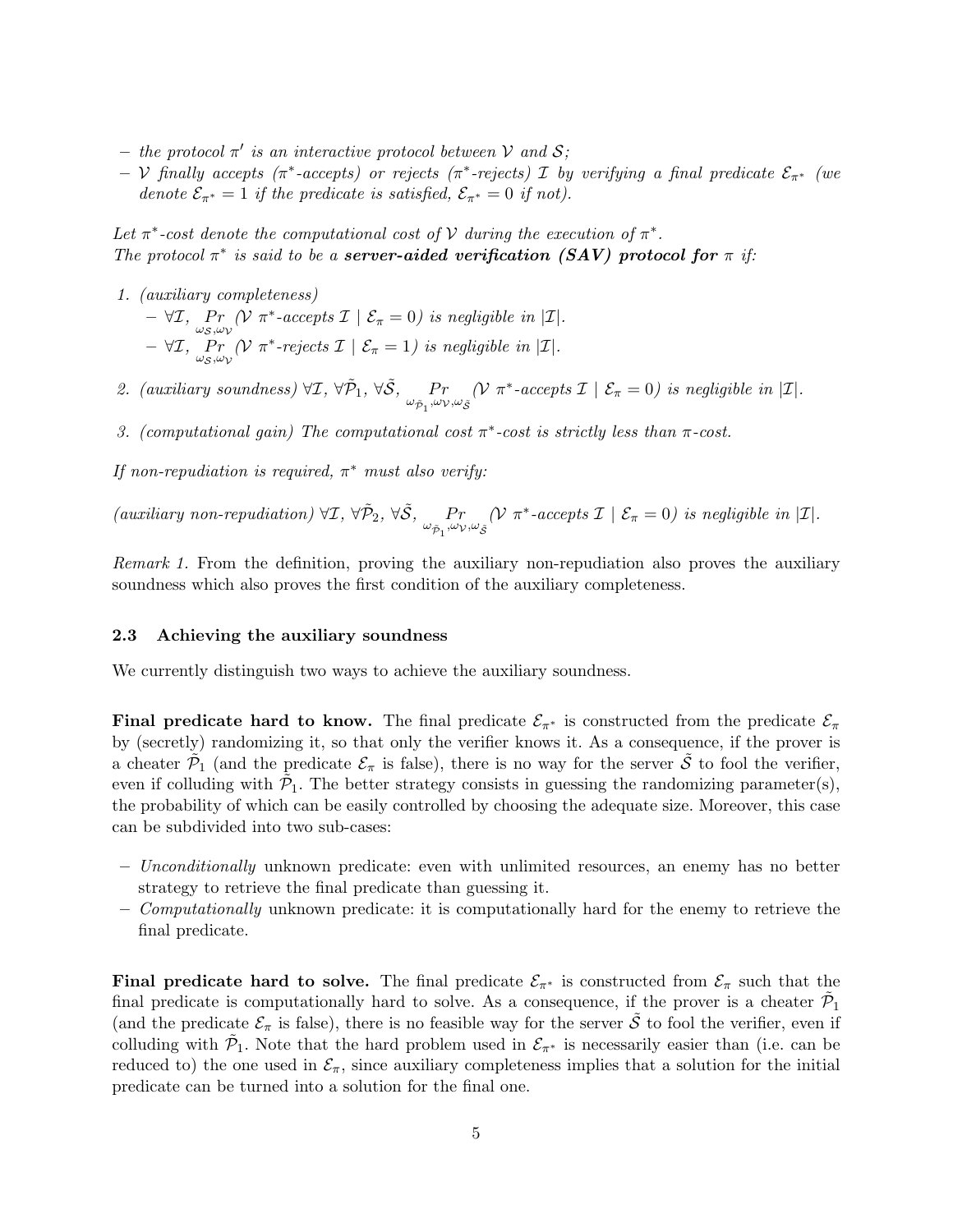#### 2.4 Achieving the auxiliary non-repudiation.

A SAV protocol based on an unconditionally unknown predicate verifies the auxiliary non-repudiation since the security is unconditional (even w.r.t.  $\tilde{P}_2$ ).

In the case of a SAV protocol  $\pi^*$  based on a hard-to-solve predicate, if the hard-computational problem used for  $\pi^*$  can be broken using the private key involved in the basic protocol  $\pi$ , then a misbehaving prover can obviously break the SAV protocol so that the auxiliary non-repudiation is not verified.

#### 2.5 Security model in the case of signature scheme

To prove that the auxiliary soundness (respectively the auxiliary non-repudiation) of a protocol  $\pi^*$ , we assume that  $\tilde{S}$  communicates with  $\tilde{\mathcal{P}}_1$  (respectively  $\tilde{\mathcal{P}}_2$ ). In the case of signature schemes, to make a message m and an invalid signature  $\tilde{\sigma}$  be  $\pi^*$ -accepted, as in classical proofs [10] of signature scheme, we distinguish different type of attacks. Thus, we assume that  $\tilde{P}_1$  (respectively  $\tilde{P}_2$ ):

(No message attack) has no access to valid signatures.

(Known message attack) obtains a set of valid signatures associated to a given set of messages.

(Generic message attack) obtains a set of valid signatures associated to a set of messages of his choice, before knowing the public key.

- (Directed chosen message attack) obtains the set of valid signatures associated to a set of messages of his choice, before knowing the public key.
- (Adaptive chosen message attack) obtains valid signatures for messages of his choice, after knowing the public key.

In all these attacks, the message m, on which  $\tilde{\mathcal{P}}$  sends an invalid signature  $\tilde{\sigma}$ , does not belong to the set of messages for which a valid signature is known.

# 3 SAV Protocols for Identification Schemes

In this section we apply our model to two formerly suggested methods to delegate computations during the verification step. The first one is a generic method proposed by Lim and Lee [14] and applicable to many discrete-logarithm-based schemes. The second one is a modification by Girault and Quisquater [9] of the GPS scheme, which is particularly interesting in the so-called RSA-like version of GPS, as proposed by Girault and Pailles [7]. We prove that these two solutions are both SAV protocols in the sense of section 2.2.

## 3.1 An Unconditionally-Unknown-Predicate-Based SAV Protocol

At Eurocrypt'95, Lim and Lee suggested a general method to delegate computations during the verification step of discrete-logarithm-based schemes (signature and identification) [14]. In this paper, the computations are not delegated to any server, but to the prover himself. Our approach is more general but their results can be easily adapted to it. To validate (or not) their generic method, we analyze it when applied to the Schnorr identification scheme; the results presented below remain valid for the Schnorr signature scheme.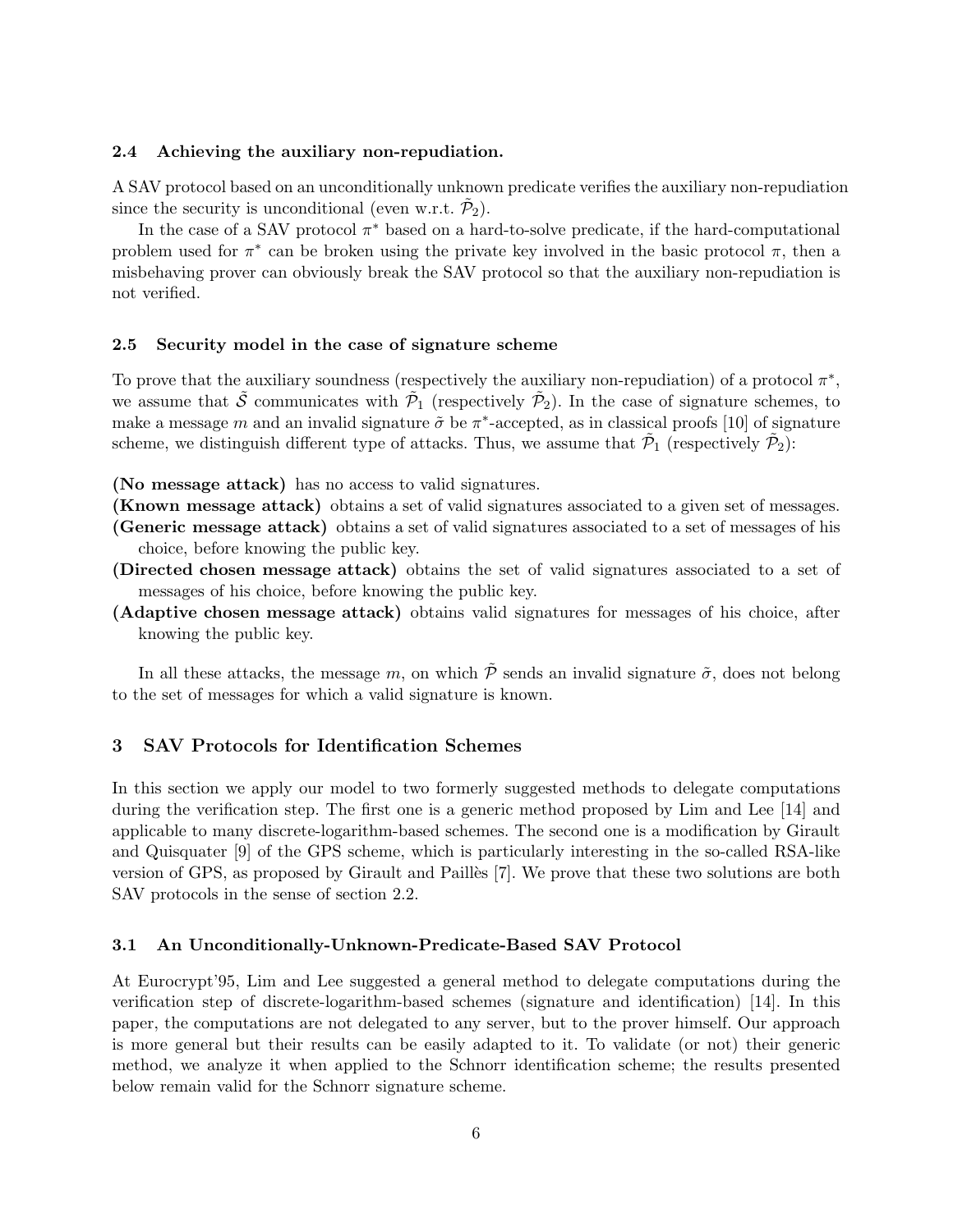The Lim-Lee protocol. In the Schnorr identification scheme, a prover owns a private key s and a public key  $(g, p, q, v)$  such that g is of prime order q modulo a prime integer p and  $v = g^{-s}$  mod p (generally,  $g$ ,  $p$  and  $q$  are system parameters). The Lim-Lee protocol is described in Fig. 1. In particular, it requires the precomputations of two values Z and  $k^{-1}$  mod q.

| Prover                              | Verifier                                                                      | Server                                  |
|-------------------------------------|-------------------------------------------------------------------------------|-----------------------------------------|
| $r \in [0, q[$                      | $k \in [0, 2^t[, k^{-1} \mod q]$<br>$K \in [0, q[, Z = g^{-K} \text{ mod } p$ |                                         |
| $W = g^r \mod p \longrightarrow W$  | $\leftarrow^c c \in [0, 2^t]$                                                 |                                         |
| $y = r + sc \mod q \xrightarrow{y}$ |                                                                               |                                         |
|                                     | check $y \in [0, q]$<br>do not check $q^y v^c = W \bmod p$                    |                                         |
|                                     | g, u, p<br>$u = k^{-1}(y + K) \bmod q$                                        |                                         |
|                                     | check $Y^{k}Zv^{c} = W \bmod p$                                               | $\longleftarrow \qquad Y = g^u \bmod p$ |

Fig. 1. The Lim-Lee modification of the Schnorr identification scheme

**Theorem 1.** Let  $\mathcal{I}$  be a public key  $(g, p, q, v)$  and t the security parameter for the Schnorr scheme. The Lim-Lee protocol is a SAV protocol for the Schnorr Scheme if  $|q| > t$  and  $\log_2 |\mathcal{I}| = o(t)$ .

*Proof.* Let  $\mathcal{E}_{\pi}$  and  $\mathcal{E}_{\pi^*}$  denote respectively the verification of  $(y \in [0, q[$  and  $g^y v^c = W \text{ mod } p)$  and  $(y \in [0, q] \text{ and } Y^k Z y^c = W \text{ mod } p).$ 

Auxiliary completeness. In the Lim-Lee method,  $(\mathcal{E}_\pi=1)\Longleftrightarrow (\mathcal{E}_{\pi^*}=1)$  stands so that  $\Pr_{\omega_{\mathcal{S}},\omega_{\mathcal{V}}}(\mathcal{V})$  $\pi^*$ -accepts  $\mathcal{I} \mid \mathcal{E}_{\pi} = 0$ ) = 0 and  $\Pr_{\omega_{\mathcal{S}}, \omega_{\mathcal{V}}} (\mathcal{V} \pi^*$ -rejects  $\mathcal{I} \mid \mathcal{E}_{\pi} = 1$ ) = 0.

Auxiliary soundness. We assume  $\mathcal{E}_{\pi} = 0$ . From the given values u and y such that  $u =$  $k^{-1}(y+K) \mod q$ , with  $k \in [0,2^t]$  and  $K \in [0,q]$ , the entropy over k, in the sense of the Shannon theory, is then exactly equal to t so that  $k$  is unconditionally unknown. Since only one value  $k$ satisfies the final equation  $\mathcal{E}_{\pi^*}$ , the probability that  $\mathcal{V}$   $\pi^*$ -accepts is equal to to  $2^{-t}$  (the probability of guessing the right k). This probability is negligible if  $\log_2 |\mathcal{I}| = o(t)$ .

Computational gain. In section 2.2, we assumed that the Turing machine associated to the verifier owns an additional tape to store precomputed values so that, when considering the computational cost of the verifier, these precomputed values are not taken into account.

Remark 2. As described in [25], by using an extension of the square and multiply algorithm with the precomputed value gv, the computation of  $g^y v^c \mod p$ , with  $|y|=l, |c|=t$  requires on average  $1.5l + 0.25t$  modular multiplications.

In the Schnorr scheme, since  $|y| = |q|$  and  $|c| = |k| = t$ ,  $\pi$ -cost is equal to  $1.5|q| + 0.25t$  modular multiplications. In the Lim-Lee protocol, computing  $Y^k v^c$  requires 1.75t modular multiplications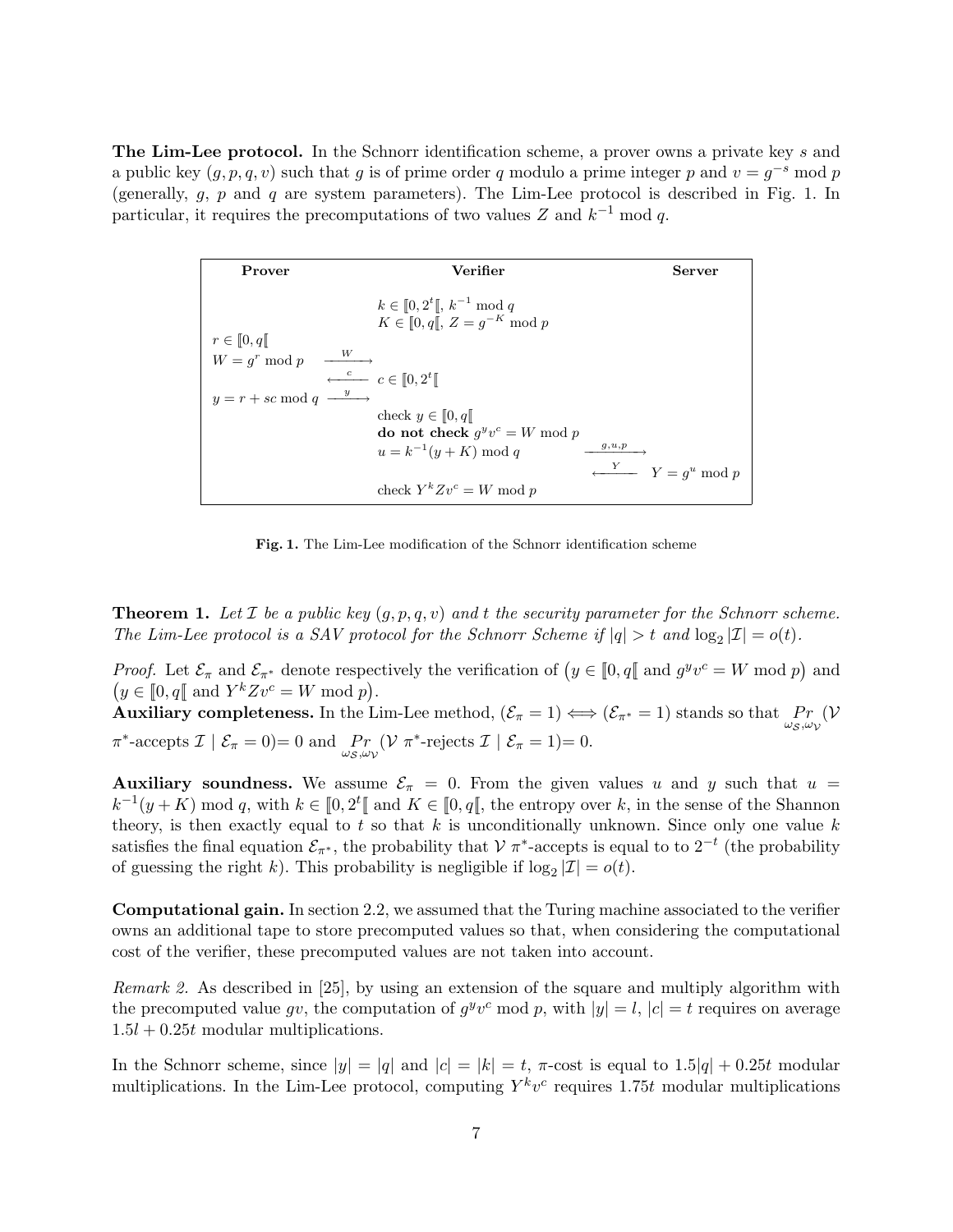and multiplying by Z requires one more, i.e  $\pi^*$ -cost is equal to  $1.75t + 1$  modular multiplications. If we omit the negligible cost of the modular multiplication  $k^{-1}(y+K)$  mod q, the difference of computational costs, given by  $1.5(|q|-t) - 1$ , is greater than 0 if  $|q| > t$ .

**Auxiliary non-repudiation.** As the security of the SAV relies on the perfect privacy of  $k$ , i.e the unconditional security of the transformation over y, even the misbehaving prover has no advantage over a cheater to determine this value k.  $\Box$ 

*Example 1.* Typically, q is a 160-bit number and t is equal to 32. Thus, the Lim-Lee protocol decreases by around 75% the computational cost of the verifier.

*Remark 3.* If, for one reason or another, the size of q is significantly larger than 160 bits, we can also design a SAV protocol based on a computationally unknown predicate. The verifier precomputes  $h = g^K \mod p$  with K typically a 160-bit number; the server computes  $Y = h^y \mod p$  and the verifier finally checks if  $Y = (Wv^{-c})^K \mod p$ . This SAV protocol does not verify the auxiliary non-repudiation.

#### 3.2 A Hard-to-Solve-Predicate-Based SAV Protocol

The protocol. The RSA-like GPS identification scheme was presented by Girault and Paillès at WCC'03 [7]. It is a variant of the GPS identification scheme [6, 22], based on the intractability of the RSA problem. In this scheme, a prover  $P$  owns a public key  $(n,g,f,e)$  and a private key s such that e is a prime integer and  $es = 1 \mod \phi(n)$ ,  $f = g^{-s} \mod n$  and, as a consequence,  $g = f^{-e} \mod n$ .

In the same paper [7], Girault and Pailles suggest a method to delegate to a server some computations of the verification step. This protocol, called server-aided RSA-like GPS identification scheme, is described in Fig. 2. This method is essentially the same as the one proposed by Girault and Quisquater at Eurocrypt 2002 rump session and applied to the basic GPS identification scheme; it can be found in [8].

| Prover                           | Verifier                                                 | <b>Server</b>                             |
|----------------------------------|----------------------------------------------------------|-------------------------------------------|
| $r \in [0, 2^R]$                 |                                                          |                                           |
| $W = q^r \mod n \xrightarrow{W}$ |                                                          |                                           |
|                                  | $\leftarrow^c$ $c \in [0, e]$                            |                                           |
| $y = r + sc$                     | $\frac{y}{2}$                                            |                                           |
|                                  | Check $y \in [0, 2^R + en[$                              |                                           |
|                                  | do not check $g^y f^c = W \bmod n \xrightarrow{f, y, n}$ |                                           |
|                                  |                                                          | $\longleftarrow \qquad Y = f^{-y} \mod n$ |
|                                  | check $Y \in ]0, n[$                                     |                                           |
|                                  | check $Y^e f^c = W \bmod n$                              |                                           |

Fig. 2. The server-aided RSA-like GPS identification scheme

In the following, we denote  $\pi$  the RSA-like GPS identification scheme and  $\pi^*$  the server-aided RSA-like GPS identification scheme.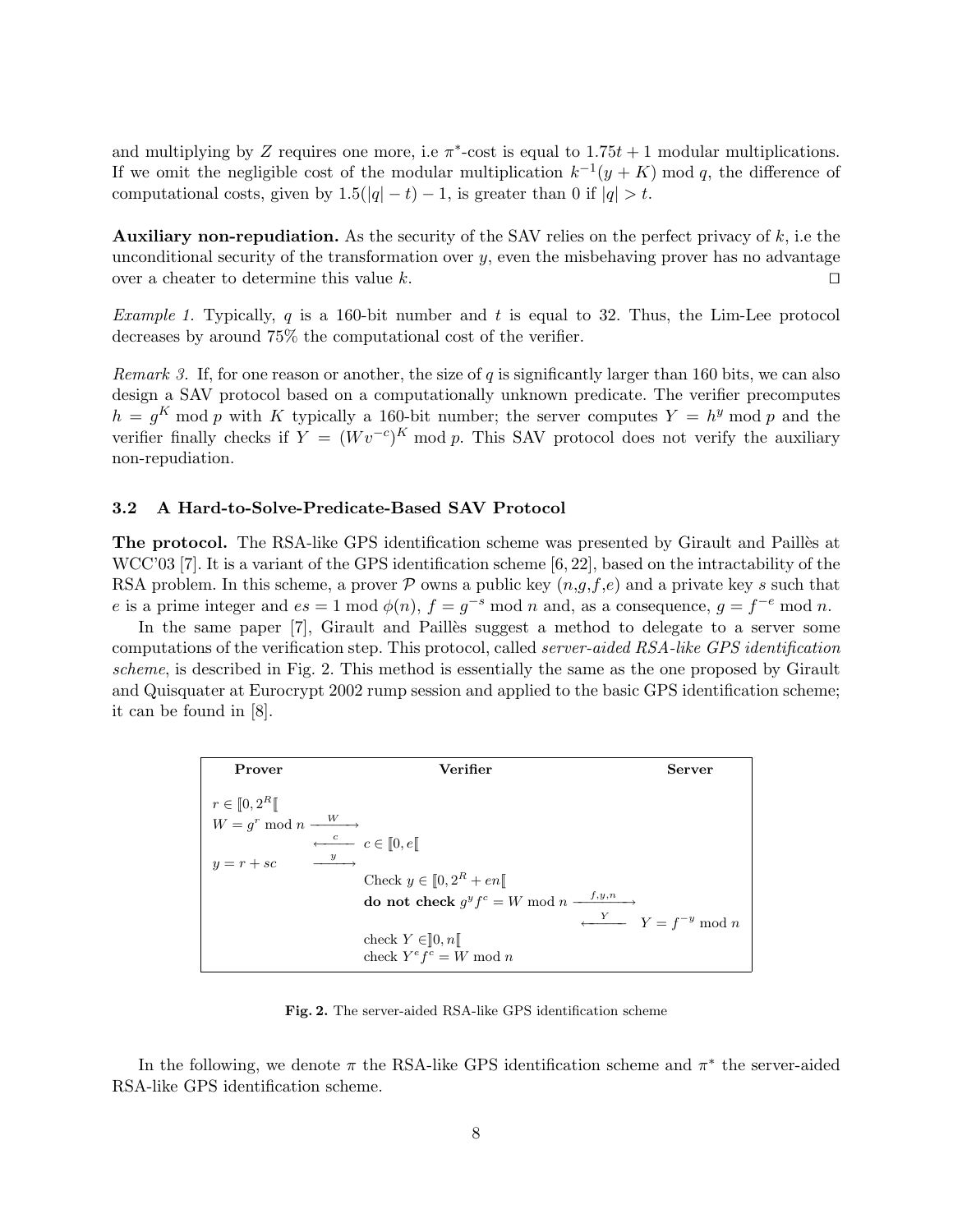**Theorem 2.** Let *I* be a public key  $(n,g,f,e)$  for  $\pi$ . Under the intractability of the RSA problem,  $\pi^*$  is a SAV protocol for  $\pi$  if  $\log_2 |\mathcal{I}| = o(\log_2 e)$ .

*Proof.* We denote  $\mathcal{E}_{\pi}$  and  $\mathcal{E}_{\pi^*}$  the respective verification of equations of  $(y \in [0, 2^R + en[$  and  $g^y f^c = W \bmod n$  and  $(y \in [0, 2^R + en] \bmod Y \in [0, n] \bmod Y^e f^c = W \bmod n$ .

Auxiliary completeness.  $(\mathcal{E}_{\pi} = 1) \Longleftrightarrow (\mathcal{E}_{\pi^*} = 1)$  stands so that, using the same argument as in the proof of the Lim-Lee protocol, the auxiliary completeness is verified.

Auxiliary soundness. We assume  $\mathcal{E}_{\pi} = 0$ . The proof relies on the following lemma.

**Lemma 1.** Assuming  $\mathcal{E}_{\pi} = 0$ , if  $\mathcal{I}$  is  $\pi^*$ -accepted with a probability greater than  $\varepsilon' = \frac{1}{e} + \varepsilon$ , then, an e<sup>th</sup> root of the public key f can be computed in time less than  $4\tau/\varepsilon'$ , with a probability greater than  $\frac{\varepsilon^2}{6\sqrt{\varepsilon'}}$  $\frac{\varepsilon^2}{6(\varepsilon')^2}$ ,  $\tau$  denoting the average running time of  $\pi^*$ .

*Proof.* Assuming  $\mathcal{E}_{\pi} = 0$ , with a classical consideration (see e.g [12]), the probability of success in  $\pi^*$  is at least  $1/e$ . This probability is negligible in  $|\mathcal{I}|$  if  $\log_2 |\mathcal{I}| = o(\log_2 e)$ . Let us assume that

$$
\Pr_{\omega_{\tilde{\mathcal{P}}_1},\omega_{\mathcal{V}},\omega_{\tilde{\mathcal{S}}}}(\mathcal{V} \pi^*-\text{accepts } \mathcal{I} \mid \mathcal{E}_{\pi}=0) \geq 1/e+\varepsilon=\varepsilon'.
$$

In appendix A, we describe an algorithm which returns, in time less than  $4\tau/\varepsilon'$  and with a probability greater than  $\frac{\varepsilon^2}{6\varepsilon^2}$  $\frac{\varepsilon^2}{6\varepsilon'^2}$ , two triplets  $(W, c_1, Y_1)$  and  $(W, c_2, Y_2)$  with  $c_1 \neq c_2$ ,  $Y_1 \neq 0$  and  $Y_2 \neq 0$ .

These two triplets verify  $Y_1^e f^{c_1} = Y_2^e f^{c_2} \text{ mod } n$ . Without loss of generality, we assume that  $c_2 > c_1$  so that  $0 < c_2 - c_1 < e$ . Since e is a prime integer,  $gcd(e, c_2 - c_1) = 1$ , so that there exist two integers a and b such that  $a \times e + b \times (c_2 - c_1) = 1$ . Then, we obtain  $f = (f^a(Y_1/Y_2)^b)^e \mod n$ so that  $f^a(Y_1/Y_2)^b$  mod *n* is an  $e^{th}$  root of the public key f.

**Computational gain.** Let  $l$  denote the binary size of y; using Remark 2, the computation cost of the verifier in  $\pi^*$  is equal to 1.75|e| whereas in  $\pi$ , it is equal to  $1.5l + 0.25|e|$ . Due to the absence of modular reduction in y, the difference of computational costs, given by  $1.5(l-|e|)$ , is greater than 0.

**Auxiliary non-repudiation.** A misbehaving prover  $\tilde{\mathcal{P}}_2$  involved in  $\pi^*$  knows the inverse s of e modulo  $\phi(n)$ . Thus, for this prover, solving the RSA problem is easy, and the auxiliary nonrepudiation cannot be verified.  $\Box$ 

Example 2. Typically, n is a 1024-bit number, e is a 32-bit number and s is a 1024-bit number. No modular reduction is required so that  $y$  is around a 1050-bit number. Using the server-aided RSA-like GPS scheme, the computational cost of the verifier is decreased by around 95%.

Remark 4. Two other SAV protocols for GPS family can be considered; the first one verifies the auxiliary non-repudiation and is in the Lim-Lee article [14]; the second one is the same as in Remark 3.

## 4 First SAV Protocols for Pairing-Based Schemes

In this part, we present a generic SAV protocol applicable to several signature schemes based on bilinear maps (or pairings): in particular, the ZSNS signature scheme from Zhang, Safavi-Naini and Susilo [29] and the Boneh-Boyen signature schemes [3] (it also applies on the identification scheme from Shao, Lu and Cao [27] which is constructed from one of the Boneh-Boyen signature schemes).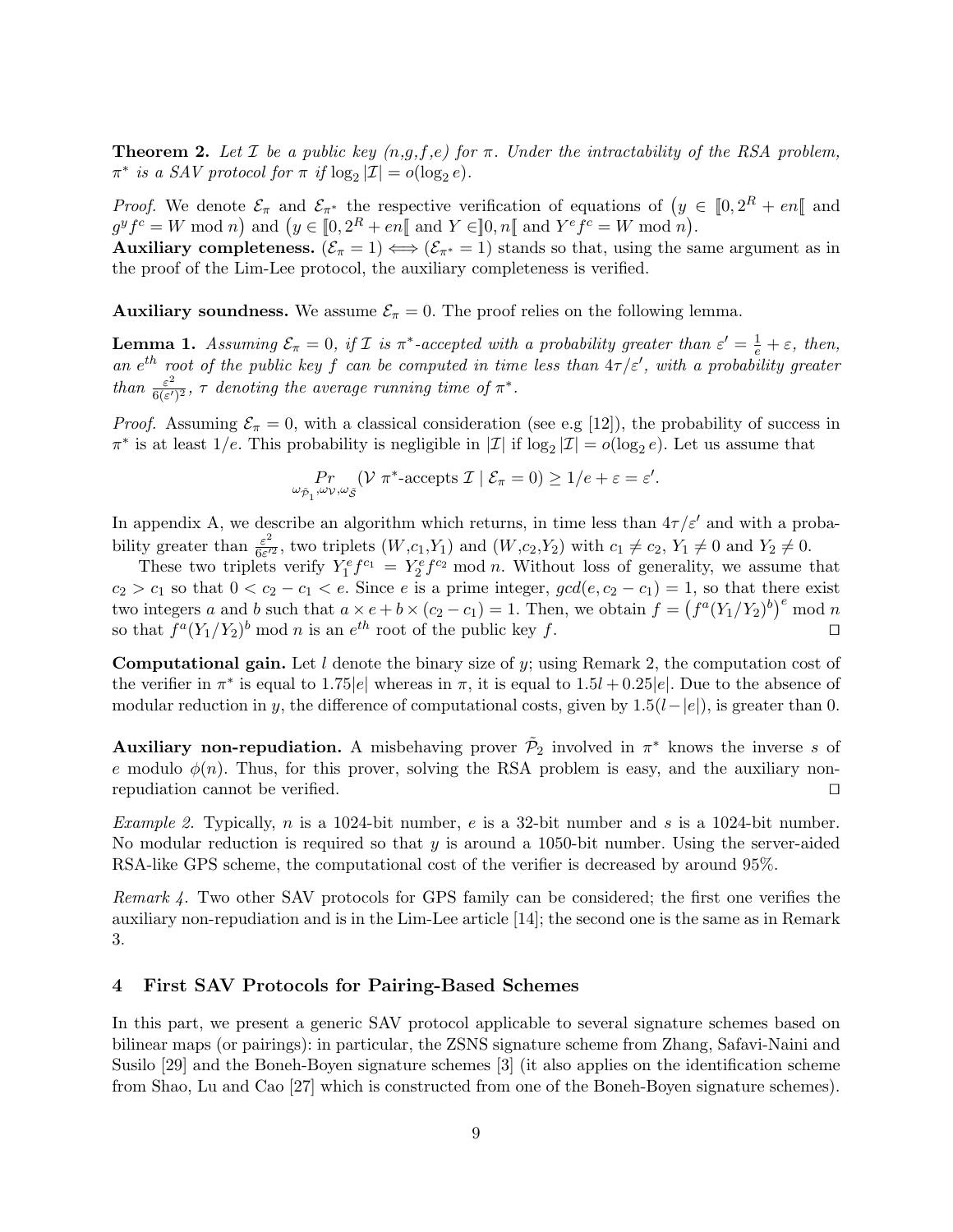# 4.1 The Generic SAV Protocol

We assume the existence of a bilinear map  $e: G \times G \to G_1$ . The groups G and  $G_1$  are cyclic groups of prime order p and  $e(q, q) \neq 1$ .

The method applies on schemes in which the verifier checks if  $e(\sigma, f(\mathcal{I}, m, r)) = e(g, g)$ , such that f is a public function specific to the scheme,  $\mathcal I$  the public parameters including the public key,  $(r, sigma)$  defines the signature of a message. Depending of the scheme, r exists or not.

The basic idea of our generic SAV protocol is to delegate the (expensive) pairing execution to the server, the verifier being left with two (relatively much faster) exponentiations, one of them being precomputable. On the whole, it consists in first executing the signature scheme and, instead of verifying the equation  $e(\sigma, f(\mathcal{I}, m, r)) = e(g, g)$ , in running the following protocol with a server.

- 1. The verifier randomly picks an integer  $t \in [0, p[$ , and precomputes  $e(g, g)^t$ .
- 2. After receiving a message and its signature, the verifier computes the value  $\alpha = (f(\mathcal{I}, m, r))^t$ and sends it with  $\sigma$  to the server.
- 3. The server computes the value  $\beta = e(\sigma, \alpha)$  and sends it back to the verifier.
- 4. The verifier finally checks if  $\beta = e(g, g)^t$ .

**Auxiliary completeness.** The equivalence  $e(\sigma, f(\mathcal{I}, m, r)) = e(g, g) \Longleftrightarrow e(\sigma, \alpha) = e(g, g)^t$  stands and using the same argument as in the proof of the Lim-Lee protocol, the auxiliary completeness is verified.

Auxiliary non-repudiation. Our SAV construction allows the misbehaving prover  $\tilde{\mathcal{P}_2}$  to send any value  $\tilde{\sigma}$ . Then, during the computation of  $\beta$ ,  $\tilde{\mathcal{P}}_2$  transmit the right value  $\sigma$  to  $\tilde{\mathcal{S}}$  so that  $\mathcal I$  is finally  $\pi^*$ -accepted. The hard computational problem involved in the SAV protocol can be easily solved using the private key of the basic protocol. The auxiliary non-repudiation cannot be verified.

#### 4.2 Application to the ZSNS Signature Scheme

In the ZSNS scheme [29], the signer owns public parameters  $(g, p, e(g, g))$ , a public key U and a private key x such that  $U = g^x$ . To sign a message m, the signer computes the signature  $\sigma = \frac{1}{H/m}$  $\frac{1}{H(m)+x}$ with H a hash function from  $\{0,1\}^*$  into  $[0,p]$ . The verifier accepts the signature if  $e(\sigma,g^{H(m)}U)$  =  $e(g, g)$  (in the generic description,  $f(\mathcal{I}, m, r)$  corresponds to  $g^{H(m)}U$ ). This scheme is secure against an adaptive chosen message attack in the random oracle model, under the intractability of the k-CAA problem introduced by Mitsunari et al. [16]:

given 
$$
g, g^x, h_0, h_1, \ldots, h_k
$$
 ( $h_i$  all different),  $g^{\frac{1}{h_1+x}}, \ldots, g^{\frac{1}{h_k+x}}$ , output  $g^{\frac{1}{h_0+x}}$ .

We define the k-Bilinear CAA problem (k-BCAA) as follows:

given  $g, g^x, h_0, \ldots, h_k$  ( $h_i$  all different),  $g^{\frac{1}{h_1+x}}, \ldots, g^{\frac{1}{h_k+x}}$ , output  $e(g, g)^{\frac{1}{h_0+x}}$ .

In appendix B, we prove this problem is harder than the  $(k+1)$ -Bilinear Diffie Hellman Inversion problem  $((k + 1)$ -BDHI) introduced by Boneh and Boyen in [2].

Let  $\pi$  denote the ZSNS signature scheme,  $\pi^*$  the generic protocol presented in section 4.1 applied to  $\pi$ ,  $\mathcal{E}_{\pi}$  the verification of the equation  $e(\sigma, g^{H(m)}U) = e(g, g)$  and  $\mathcal{E}_{\pi^*}$  the verification of equation  $\beta = e(g, g)^t$ .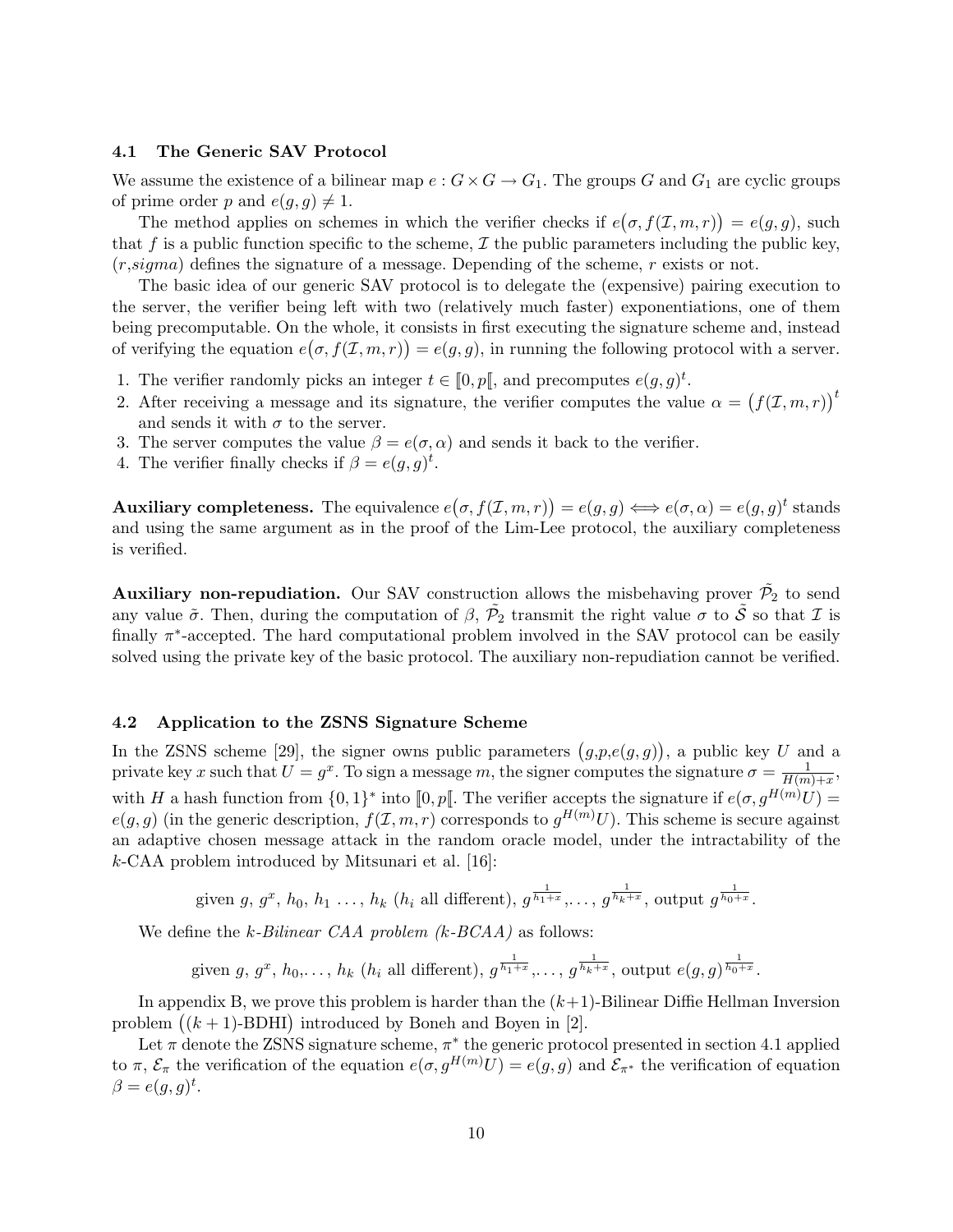**Theorem 3.** The protocol  $\pi^*$  is a SAV protocol for  $\pi$ , secure against adaptive chosen message attacks in the random oracle model under the intractability of the k-BCAA problem.

Proof. The auxiliary completeness is already proved in section 4.1. Auxiliary soundness. Using the model of security of section 2.5, it relies on the following lemma.

**Lemma 2.** (With the above notations) Assuming  $\mathcal{E}_{\pi} = 0$ , if the server  $\tilde{\mathcal{S}}$ , communicating with a cheater  $\tilde{P}_1$  which asks  $q_H$  queries to the hash oracle and  $q_S$  (<  $q_H$ ) queries to the signing oracle, makes *I* be  $\pi^*$ -accepted with a probability greater than  $\varepsilon$ , then the q-BCAA problem,  $q \ge q_H + q_S - 1$ , can be solved with a probability of success greater than  $\frac{(1-\varepsilon')\varepsilon}{\varepsilon''}$  $\frac{-\varepsilon}{q_H}$  and in time  $O(\tau)$ ; with  $\tau$  denoting the average running time of  $\pi^*$  and  $\varepsilon'$  the probability of success of a q<sub>S</sub> adaptive chosen message attack against the ZSNS signature scheme.

Let us consider the following random instance of the q-BCAA problem: given  $g, g^x, h_0, h_1, \ldots$ ,  $h_q$  ( $h_i$  all different),  $g^{\frac{1}{h_1+x}}$ , ...,  $g^{\frac{1}{h_q+x}}$ , output  $e(g,g)^{\frac{1}{h_0+x}}$ .

We now construct an algorithm  $A$  which interacts with  $\tilde{\mathcal{P}}_1$  and  $\tilde{\mathcal{S}}$ , and which solves the above instance of the q-BCAA problem. We assume that  $\tilde{\mathcal{P}_1}$  never repeats two same queries to each oracle but can ask a same query to both oracles.

- S1 A prepares a set of answers for the hash oracle:  $\mathcal{H} = \{w_0, w_1, \ldots, w_{q_H-1}\} \subset \{h_0, h_1, \ldots, h_q\}$ such that  $h_0 \in \mathcal{H}$ . A also establishes a list  $l_H$ , initially empty, of queries with the corresponding answered hash value.
- S2 When  $\tilde{P}_1$  makes a hash query  $m_i$ , for  $0 \le i \le (q_H 1)$ , A answers  $w_i$  and adds the couple  $(m_i, w_i)$  in  $l_H$ . We denote by  $\tilde{m}$  the hash query for which the answer is  $h_0$ . If  $m_i$  has already been queried to the signing oracle, there exists a couple  $(m_i, w_i)$  in  $l_H$  and A answers  $w_i$ .
- S3 A also establishes a set  $S_H$ , initially empty. When  $\tilde{\mathcal{P}}_1$  makes a signing query  $m_i$ , two cases are possible: if  $m_i$  has already been queried to the hash oracle, there exists a unique couple  $(m_i, w_i)$ in  $l_H$ ; if  $m_i = \tilde{m}$ , then A fails, otherwise A answers  $g^{\frac{1}{w_i+x}}$ . If  $m_i$  has not been queried to the hash oracle, then A randomly chooses  $h_i \in \{h_0, h_1, \ldots, h_q\} \setminus (\mathcal{H} \cup S_H)$ , answers  $g^{\frac{1}{h_i+x}}$ , adds the couple  $(m_i, h_i)$  in  $l_H$  and adds  $h_i$  in  $S_H$ .
- S4 After making all the queries to the oracles,  $\tilde{\mathcal{P}_1}$  outputs a couple  $(m^*, \sigma^*)$ . If the message  $m^*$  is not equal to  $\tilde{m}$  and if  $(m^*, \sigma^*)$  is such that  $\mathcal{E}_{\pi} = 0$ , then A sends to  $\tilde{\mathcal{S}}$  the value  $\alpha = g^t = g^{(h_0 + x) \times \frac{t}{h_0 + x}}$ for a random value  $t \in [0, p[$ ; otherwise, A fails and then stops.
- S5 Finally,  $\tilde{S}$  answers a value  $\beta$ . A  $\pi^*$ -accepts the couple  $(m^*, \sigma^*)$  if  $\beta = e(g, g) \frac{t}{h_0 + x}$ .

Let  $n_H$  denote the number of queries first asked to the random oracle and then asked to the signing oracle. Assuming the hash function behaves like a random oracle, the cheater  $\tilde{\mathcal{P}_1}$  cannot distinguish the algorithm A from a real attack scenario. Moreover the server  $\tilde{\mathcal{S}}$  cannot distinguish the value  $g^t$  from a value  $g^{t'(h_0+x)}$  since t is randomly picked in  $\in [0,p[$ . Finally, A ends if :

- 1. in step S3, the messages queried to the signing oracle are all different from  $\tilde{m}$  which occurs with a probability equal to  $\frac{q_H-n_H}{q_H}$ ,
- a probability equal to  $\frac{q_H}{q_H}$ ,<br>2. in step S4, the message  $m^*$  is equal to  $\tilde{m}$  and  $(m^*, \sigma^*)$  is such that  $\mathcal{E}_{\pi} = 0$  which occurs with probability greater than  $(1 - \varepsilon')/(q_H - n_H)$ ,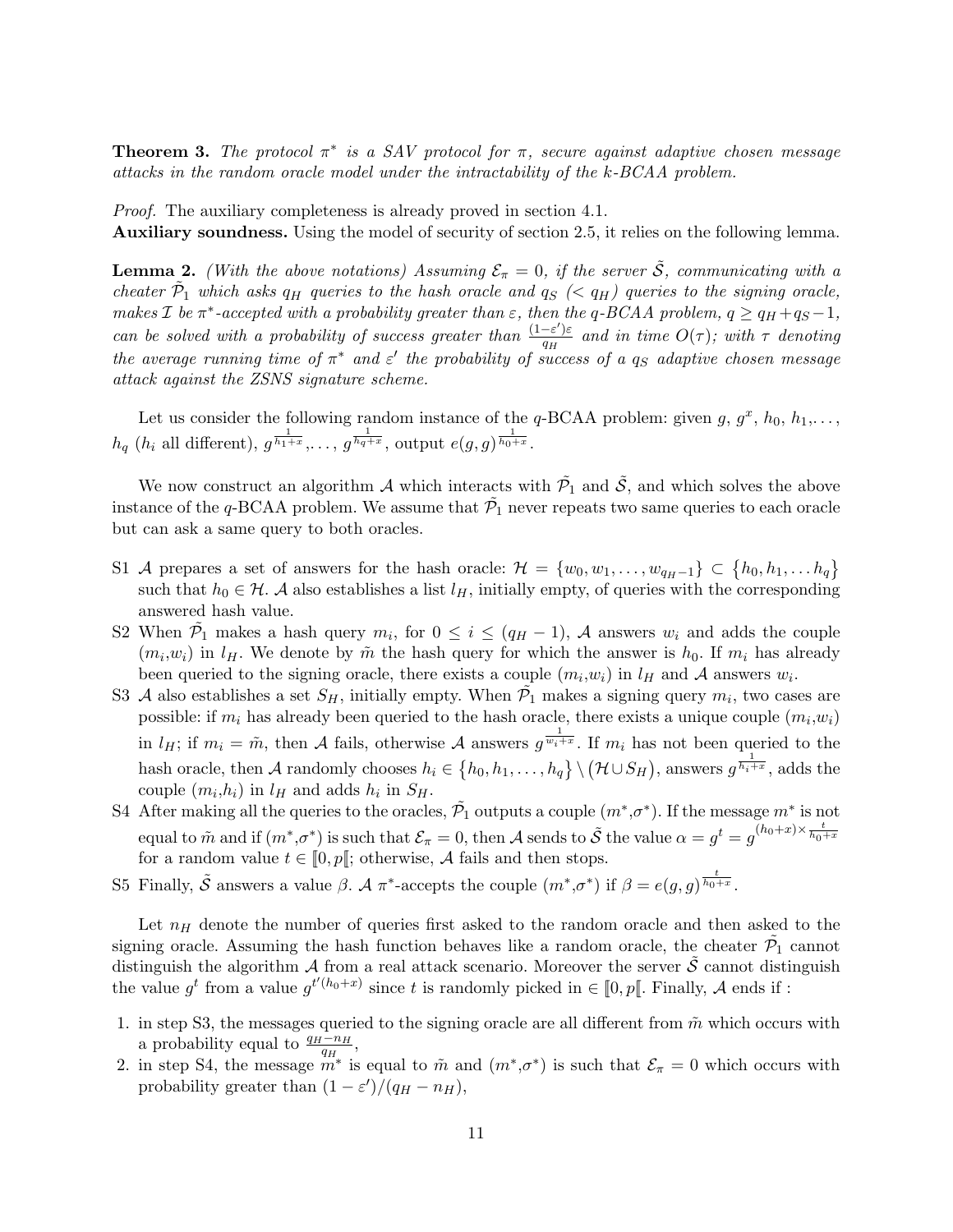3. in step S5,  $\tilde{S}$  answers a value  $\beta$  such that  $\beta^{t-1} = e(g, g) \frac{1}{h_0 + x}$ , which happens with a probability greater than  $\varepsilon$ .

As a consequence, the probability of success of the algorithm is greater than  $\frac{(1-\varepsilon')\varepsilon}{dx}$  $\frac{-\varepsilon}{q_H}$ .

**Computational gain.** The hash value  $H(m)$  is assumed to be of size |p| so that, using the Remark 2, computing  $(Ug^{H(m)})^t$  requires 1.75|p| modular multiplications which corresponds to the verifier cost (since  $e(g, g)^t$  is precomputed).

Remark 5. It is often complained that a pairing evaluation is too computational expensive to be used in practice. If we consider that such an evaluation is equivalent to the computation of around 4 group exponentiations, then it requires in average  $6|p|$  group multiplications.

Using the above remark, and considering that the computation of  $Ug^{h(m)}$  requires  $1.5|p|+1$ modular multiplications, we obtain a final cost for the verifier equal to  $7.5|p|+1$  modular multiplications for the basic ZSNS signature scheme. The computation cost in  $\pi^*$  is obviously less than in  $\pi$  such that the computational cost of the verifier is decreased by around 70%.

# 5 Conclusion

We have first formalized the concept of a server-aided verification (SAV) protocol, and introduced three properties for such a protocol. Two of them, called auxiliary completeness and auxiliary soundness, are mandatory, while the third one, called auxiliary non-repudiation, must be satisfied only when non-repudiation is required.

In a second time, we have analyzed in this new model two already existing SAV protocols, which both happen to reach the mandatory properties. The first one, proposed by Lim and Lee [14], verifies the auxiliary non-repudiation at the price of requiring the verifier to precompute some values. The second one, initially suggested by Girault and Quisquater [9], is easy to plug into protocols of GPS family, but do not achieve the optional property.

Finally, we have presented a generic SAV protocol for pairing-based schemes, applicable in particular to the Zhang et al. [29] and the Boneh-Boyen [3] signature schemes. Our new method consists in making the server perform the heaviest computation, namely the pairing evaluation, so that the scheme becomes almost as efficient as a "classical" discrete-logarithm-based signature scheme. But since only the mandatory properties are satisfied, it remains an open problem to find SAV protocols for pairing-based schemes which verify the auxiliary non-repudiation. The Fig. 3 compares the two main characteristics of the different protocols considered in this article.

| SAV protocol                     | Auxiliary non-repudiation Computational gain |      |
|----------------------------------|----------------------------------------------|------|
| The Lim-Lee method               | ves                                          | 85%  |
| Server-aided RSA-like GPS scheme | no                                           | 95%  |
| Our generic SAV protocol         | no                                           | 70\% |

Fig. 3. The different SAV protocols of this article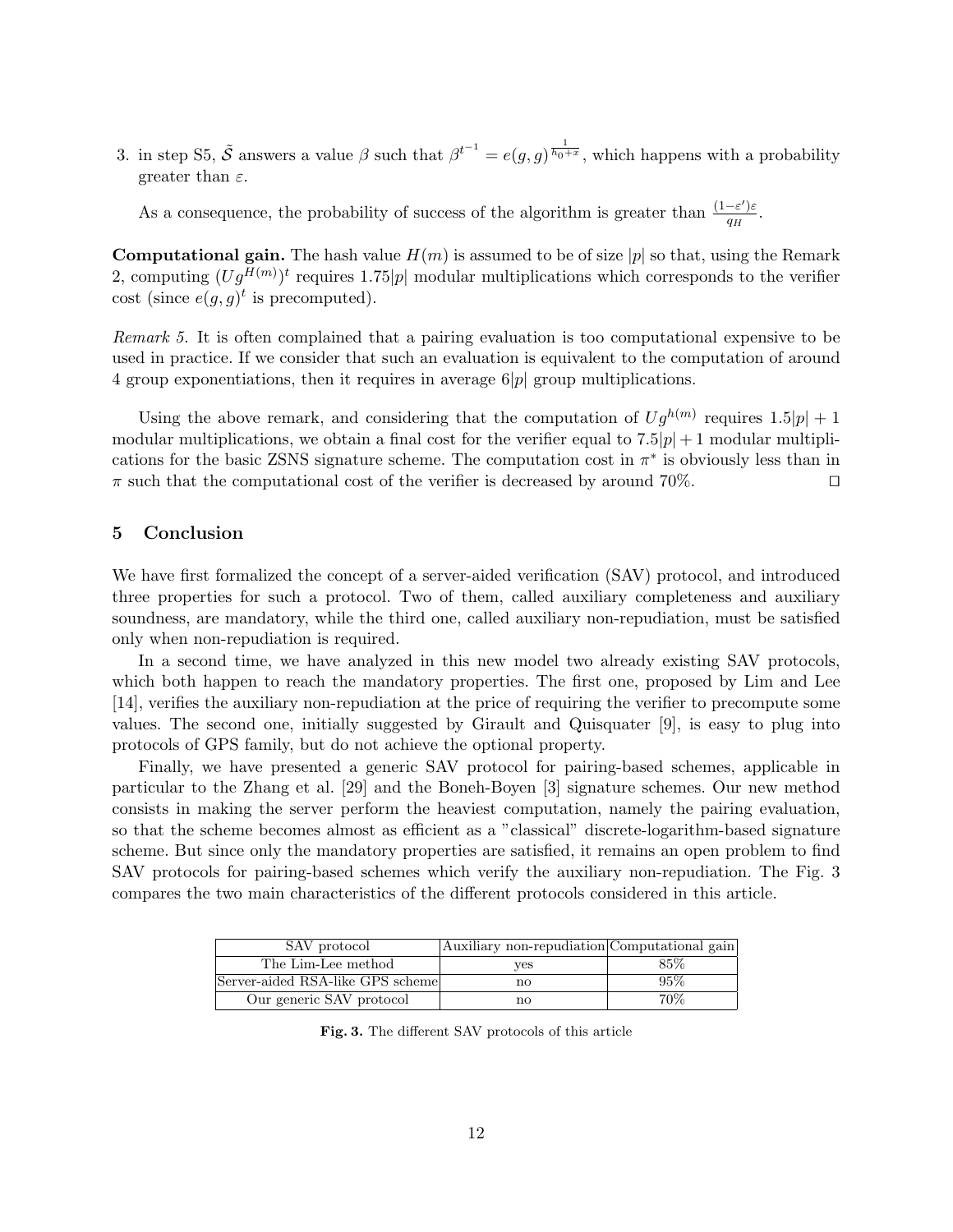# 6 Acknowledgements

The authors wish to thank David Pointcheval and Aline Gouget for valuable and helpful discussions and comments.

# References

- 1. M. Bellare, J. A. Garay, and T. Rabin. Fast Batch Verification for Modular Exponentiation and Digital Signatures. In K. Nyberg, editor, Advances in Cryptology - Eurocrypt '98, volume 1403 of Lecture Notes in Computer Science, pages 236–250. Springer-Verlag, 1998.
- 2. D. Boneh and X. Boyen. Efficient Selective-ID Secure Identity Based Encryption Without Random Oracles. In C. Cachin and J. Camenisch, editors, Advances in Cryptology - Eurocrypt '04, volume 3027 of Lecture Notes in Computer Science, pages 382–400. Springer-Verlag, 2004.
- 3. D. Boneh and X. Boyen. Short Signatures without Random Oracles. In C. Cachin and J. Camenisch, editors, Advances in Cryptology - Eurocrypt '04, volume 3027 of Lecture Notes in Computer Science, pages 382–400. Springer-Verlag, 2004.
- 4. E. F. Brickell, D. M. Gordon, K. S. McCurley, and D. B. Wilson. Fast Exponentiation with Precomputation (Extended abstract). In R. A. Rueppel, editor, Advances in Cryptology - Eurocrypt '92, volume 658 of Lecture Notes in Computer Science, pages 200–207. Springer-Verlag, 1993.
- 5. A. Fiat and A. Shamir. How to Prove Yourself : Practical Solutions to Identification and Signature Problems. In A. M. Odlyzko, editor, Advances in Cryptology - Crypto '86, volume 263 of Lecture Notes in Computer Science, pages 186–194, 1986.
- 6. M. Girault. Self-Certified Public Keys. In D. W. Davies, editor, Advances in Cryptology Eurocrypt '91, volume 547 of Lecture Notes in Computer Science, pages 490–497. Springer-Verlag, 1991.
- 7. M. Girault and J. C. Paillès. On-line/Off-line RSA-like. In International Workshop on Coding and Cryptography 2003, 2003.
- 8. M. Girault, G. Poupard, and J. Stern. Some Modes of Use of the GPS Identification Scheme. In 3rd Nessie Conference. Springer-Verlag, 2002.
- 9. M. Girault and J. J. Quisquater. GQ + GPS = new ideas + new protocols. Eurocrypt '02 Rump Session, 2002.
- 10. S. Goldwasser, S. Micali, and R. L. Rivest. A Digital Signature Scheme Secure against Adaptive Chosen-Message Attacks. SIAM Journal on Computing, 17(2):281–308, 1988.
- 11. S. Golwasser, S. Micali, and C. Rackoff. The Knowledge Complexity of Interactive Proof Systems. In  $19^{th}$  Annual ACM Symposium on the Theory of Computing, pages 210–217, 1985.
- 12. L. C. Guillou and J. J. Quisquater. A Practical Zero-knowledge Protocol Fitted to Security Microprocessor Minimizing both Transmission and Memory. In C. G. Günther, editor, Advances in Cryptology - Eurocrypt '88, volume 330 of Lecture Notes in Computer Science, pages 123–128. Springer-Verlag, 1988.
- 13. S. Hohenberger and A. Lysyanskaya. How to Securely Outsource Cryptographic Computations. In Joe Kilian, editor, Theory of Cryptography, Second Theory of Cryptography Conference, volume 3378 of Lecture Notes in Computer Science, pages 264–282. Springer-Verlag, 2005.
- 14. C. H. Lim and P. J. Lee. Server (prover/signer)-Aided Verification of Identity Proofs and Signatures. In L. C. Guillou and J. J. Quisquater, editors, Advances in Cryptology - Eurocrypt '95, volume 921 of Lecture Notes in Computer Science, pages 64–78. Springer-Verlag, 1995.
- 15. T. Matsumoto, K. Kato, and H. Imai. Speeding up Secret Computations with Insecure Auxiliary Devices. In S. Goldwasser, editor, Advances in Cryptology - Crypto '88, volume 403 of Lecture Notes in Computer Science, pages 497–506. Springer-Verlag, 1988.
- 16. S. Mitsunari, R. Sakai, and M. Kasahara. A New Traitor Tracing. IEICE Trans., E85A(2):481–484, 2002.
- 17. D. M'Raihi and D. Naccache. Couponing Scheme Reduces Computational Power Requirements for DSS Signatures. In CardTech, pages 99–104, 1994.
- 18. P. Q. Nguyen and I. E. Shparlinski. On the Insecurity of a Server-Aided RSA Protocol. In C. Boyd, editor, Advances in Cryptology - Asiacrypt '01, volume 2248 of Lecture Notes in Computer Science, pages 21–35. Springer-Verlag, 2001.
- 19. P. Q. Nguyen and J. Stern. The Béguin-Quisquater Server-Aided RSA Protocol from Crypto '95 is not Secure. In K. Ohta and D. Pei, editors, Advances in Cryptology - Asiacrypt '98, volume 1514 of Lecture Notes in Computer Science, pages 372–379. Springer-Verlag, 1998.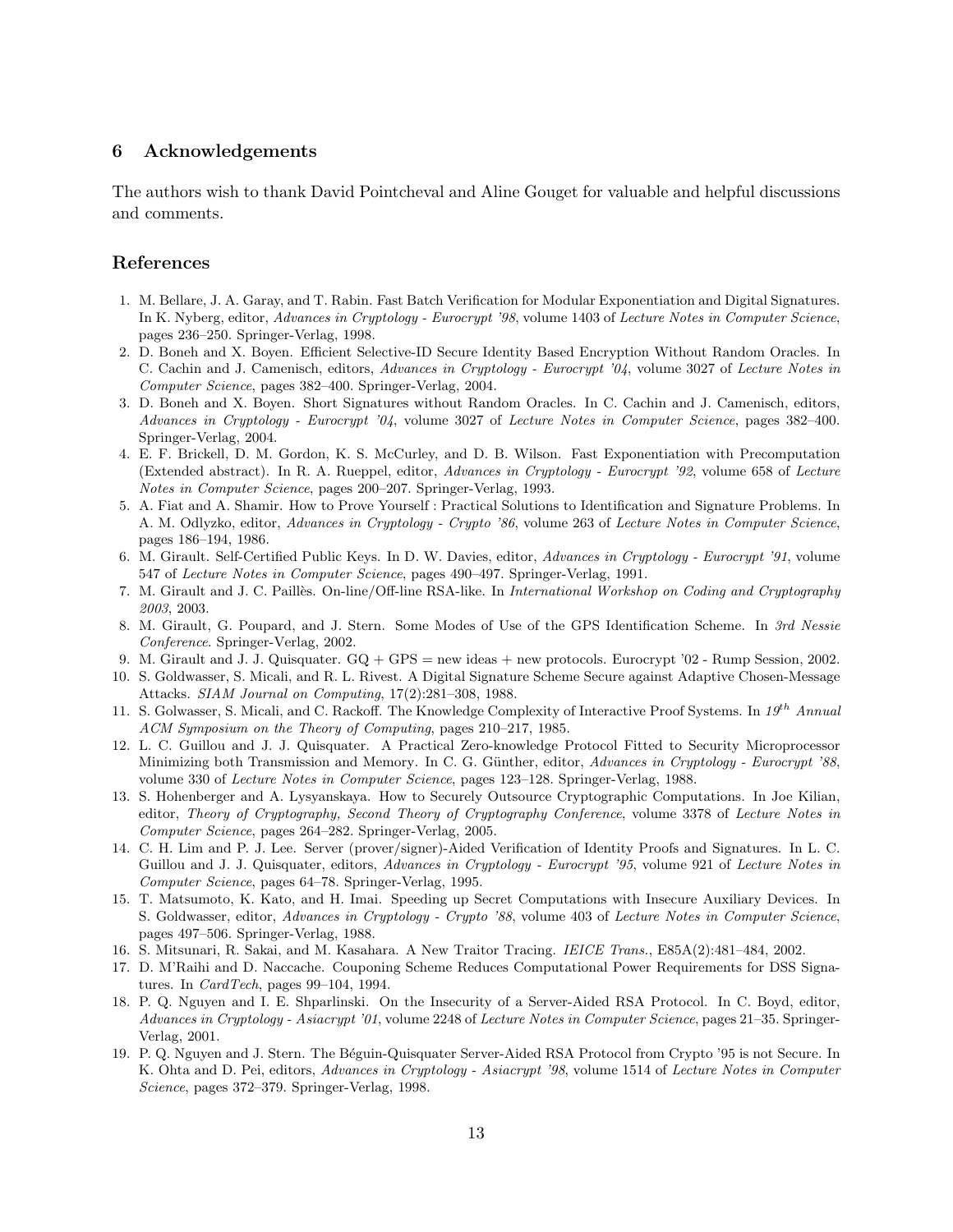- 20. B. Pfitzmann and M. Waidner. Attacks on Protocols for Server-Aided RSA Computation. In R. A. Rueppel, editor, Advances in Cryptology - Eurocrypt '92, volume 658 of Lecture Notes in Computer Science, pages 153–162. Springer-Verlag, 1993.
- 21. D. Pointcheval and J. Stern. Security Proofs for Signature Schemes. In U. M. Maurer, editor, Advances in Cryptology - Eurocrypt '96, volume 1070 of Lecture Notes in Computer Science, pages 387–398. Springer-Verlag, 1996.
- 22. G. Poupard and J. Stern. Security Analysis of a Practical "on the fly" Authentication and Signature Generation. In K. Nyberg, editor, Advances in Cryptology - Eurocrypt '98, volume 1403 of Lecture Notes in Computer Science, pages 422–436. Springer-Verlag, 1998.
- 23. M. O. Rabin. Digitalized Signatures and Public-Key Functions as Intractable as Factorization. Technical Report MIT/LCS/TR-212, Massachusetts Institute of Technology - Laboratory for Computer Science, January 1979.
- 24. R. Rivest, A. Shamir, and L. Adleman. A Method for Obtaining Digital Signatures and Public-Key Cryptosystems. Communication of the ACM, 21(2):120–126, 1978.
- 25. C. P. Schnorr. Efficient Identification and Signatures for Smart Cards. In G. Brassard, editor, Advances in Cryptology - Crypto '89, volume 435 of Lecture Notes in Computer Science, pages 239–252. Springer-Verlag, 1990.
- 26. C. P. Schnorr. Efficient Signature Generation by Smart Cards. Journal of Cryptology, 4(3):161–174, 1991.
- 27. J. Shao, R. Lu, and Z. Cao. A New Efficient Identification Scheme Based on the Strong Diffie-Hellman Assumption. In International Symposium on Future Software Technology, 2004.
- 28. M. De Soete and J. J. Quisquater. Speeding Up Smart Card RSA Computations with Insecure Coprocessors. In Smart Card 2000, pages 191–198, 1989.
- 29. F. Zhang, R. Safavi-Naini, and W. Susilo. An Efficient Signature Scheme from Bilinear Pairing and its Applications. In F. Bao, R. H. Deng, and J. Zhou, editors, Public Key Cryptography, volume 2947 of Lecture Notes in Computer Science, pages 277–290. Springer-Verlag, 2004.

# A Algorithm from Lemma 1

Let us consider the following algorithm, constructed from [26].

$$
i := 0
$$
\n**do**  $i = i + 1$   
\nChoose a random tape  $\omega_{\tilde{P}_1}$  and compute  $W$   
\nSend  $\tilde{P}_1$  a random  $c_1$  in  $[0, e[$   
\nObtain from  $\tilde{P}_1$  the answer  $y_1$  and check  $\mathcal{E}_{\pi}$   
\nAsk the server  $\tilde{S}$  the computation of  $Y_1$   
\nuntil  $((\mathcal{E}_{\pi} = 0)$  and  $(Y_1^e v^{c_1} = W))$   
\n $j := 0$   
\n**do**  $j = j + 1$   
\nSend  $\tilde{P}_1$  a random  $c_2 \neq c_1$  in  $[0, e[$   
\nObtain from  $\tilde{P}_1$  the answer  $y_2$  and check  $\mathcal{E}_{\pi}$   
\nAsk the server  $\tilde{S}$  the computation of  $Y_2$   
\nuntil  $((\mathcal{E}_{\pi} = 0)$  and  $(Y_2^e v^{c_2} = W))$  or  $(i == j)$   
\nif  $((\mathcal{E}_{\pi} = 0)$  and  $(Y_2^e v^{c_2} = W))$   
\nthen return  $(W, c_1, Y_1)$  and  $(W, c_2, Y_2)$   
\nelse return FAIL.

To analyze this algorithm, we first recall a well-known probabilistic lemma (see [21] for the proof).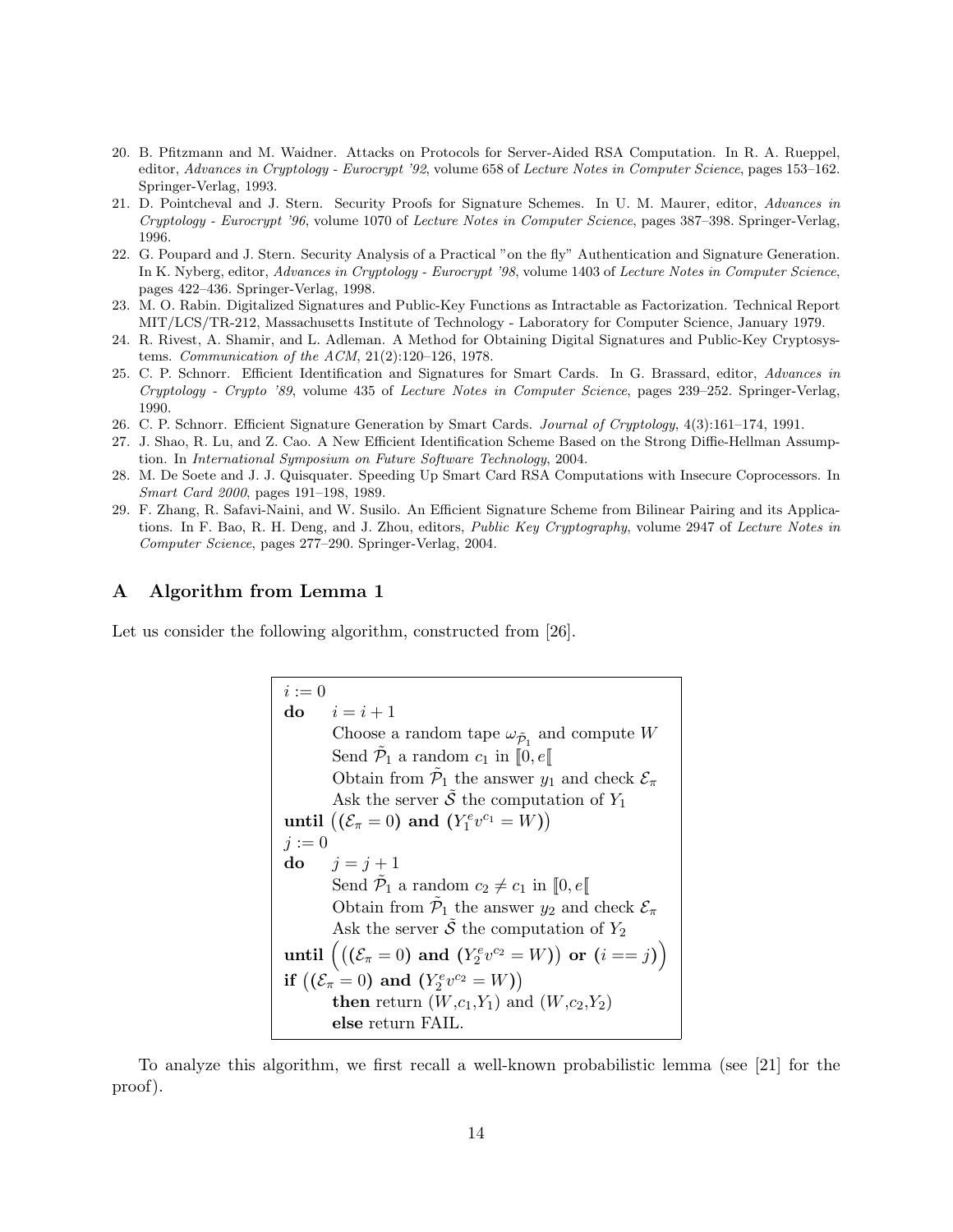**Lemma 3.** Let A be an event defined on  $X \times Y$  such that  $Pr_{x,y}(A(x,y)) \geq \varepsilon$  and let  $\Omega = \{a \in X; \Omega\}$  $Pr_{x,y}(A(x,y)) \geq \varepsilon - \alpha \},\ \text{then: } Pr(x \in \Omega) \geq \alpha \ \text{ and } Pr(x \in \Omega | A(x,y)) \geq \alpha/\varepsilon.$ 

We assume  $Pr$  $\omega_{{\tilde{\mathcal{P}}}_1}, \omega_{\mathcal{V}}, \omega_{\tilde{\mathcal{S}}}$  $\omega_{\tilde{\mathcal{P}}_1}$  such that  $\Pr_{\omega_{\mathcal{W}},\omega}$ (V  $\pi^*$ -accepts  $\mathcal{I} \mid \mathcal{E}_{\pi} = 0$ )  $\geq 1/e + \varepsilon = \varepsilon'$ . Let  $\Omega$  be the set of random tapes  $\omega_{\mathcal{V}}, \omega_{\tilde{\mathcal{S}}}$ ( $\nu \pi^*$ -accepts  $\mathcal{I} \mid \mathcal{E}_{\pi} = 0$ ) = 1/e +  $\varepsilon/2$ .

Let us now consider the probability of success of this algorithm. Since the GPS RSA-like identification scheme is sound, the probability of success (i.e  $\mathcal{E}_{\pi} = 1$ ) of a cheater  $\tilde{\mathcal{P}}_1$  is less of equal to 1/e so that the probability that  $(\mathcal{E}_{\pi} = 0)$  is great or equal than  $(1 - 1/e)$ .

The probability of success of the first loop is, by definition of  $\tilde{S}$  and  $\tilde{P}_1$ , greater than  $(1-1/e)\varepsilon'$ ; and for any integer N, i is equal to N with a probability equal to  $\varepsilon'(1-1/e) \times (1-\varepsilon'(1-1/e))^{N-1}$ .

The probability that the first loop succeeds with a random tape  $\omega_{\tilde{p}_1}$  lies in  $\Omega$  is greater than  $\varepsilon/(2 \times \varepsilon')$  (using lemma 3).

If  $\omega_{\tilde{P}_1}$  in  $\Omega$ , the second loop ends with  $(\mathcal{E}_{\pi} = 0)$  and  $(Y_2^e v^{c_2} = W)$  with a probability greater than  $\varepsilon/2(1-1/e)$ ; otherwise, Pr  $\omega_{{\tilde\cal P}_1},\omega_{\cal V},\omega_{\tilde{\cal S}}$ ( $V \pi^*$ -accepts  $\mathcal{I} \mid \mathcal{E}_{\pi} = 0$ )  $\leq \varepsilon'$ . Thus, finding this second

value  $c_2$  before  $j = N$  occurs with a probability greater than  $1 - (1 - \varepsilon/2(1 - 1/e))^N$ . Then, the full probability of success of the algorithm is:

$$
\sum_{i=1}^{+\infty} \varepsilon'(1-\frac{1}{e}) \left(1-\varepsilon'(1-\frac{1}{e})\right)^{i-1} \times \frac{\varepsilon}{2\varepsilon'} \times \left(1-\left(1-\frac{\varepsilon}{2}(1-\frac{1}{e})\right)^i\right)
$$

which can be rewritten as :

$$
\frac{\varepsilon}{2}(1-\frac{1}{e})\Bigg(\sum_{i=0}^{+\infty}\Big(1-\varepsilon'(1-\frac{1}{e})\Big)^i-(1-\frac{\varepsilon}{2}(1-\frac{1}{e}))\sum_{i=0}^{+\infty}\Big((1-\varepsilon'(1-\frac{1}{e}))(1-\frac{\varepsilon}{2}(1-\frac{1}{e}))\Big)^i\Bigg)
$$

Using the equality  $\sum_{i=0}^{+\infty} x^i = \frac{1}{1-x}$ , we obtain

=

$$
\frac{\varepsilon}{2}(1-\frac{1}{e})\left(\frac{1}{\varepsilon'(1-\frac{1}{e})}-\frac{\left(1-\frac{\varepsilon}{2}(1-\frac{1}{e})\right)}{\varepsilon'(1-\frac{1}{e})\left((1+\frac{\varepsilon}{2\varepsilon'})-\frac{\varepsilon}{2}(1-\frac{1}{e})\right)}\right)
$$
\n
$$
=\frac{\varepsilon^2}{4\varepsilon'^2\left((1+\frac{\varepsilon}{2\varepsilon'})-\frac{\varepsilon}{2}(1-\frac{1}{e})\right)}
$$

Since  $\varepsilon' > \varepsilon$ , we obtain  $(1 + \frac{\varepsilon}{2\varepsilon'}) - \frac{\varepsilon}{2}$  $\frac{\varepsilon}{2}(1-\frac{1}{e})$  $\frac{1}{e}$ )  $\leq 1 + \frac{\varepsilon}{2\varepsilon'} \leq (1 + \frac{1}{2}) \leq 3/2$ , so that the algorithm succeeds with a probability greater than  $\frac{\varepsilon^2}{6\varepsilon'}$  $\frac{\varepsilon^2}{6\varepsilon'^2}$ . The running time of the algorithm is  $\frac{2\tau}{(1-1/e)\varepsilon'} \leq \frac{4\tau}{\varepsilon'}$ ε' with  $\tau$  the average running time of the SAV protocol.

# B k-BCAA is a Stronger Problem than  $(k + 1)$ -BDHI

We recall that the  $k$ -BCAA problem is defined by:

given  $g, g^x, h_0, h_1, \ldots, h_k$  ( $h_i$  all different),  $g^{\frac{1}{h_1+x}}, \ldots, g^{\frac{1}{h_k+x}}$ , output  $e(g, g)^{\frac{1}{h_0+x}}$ .